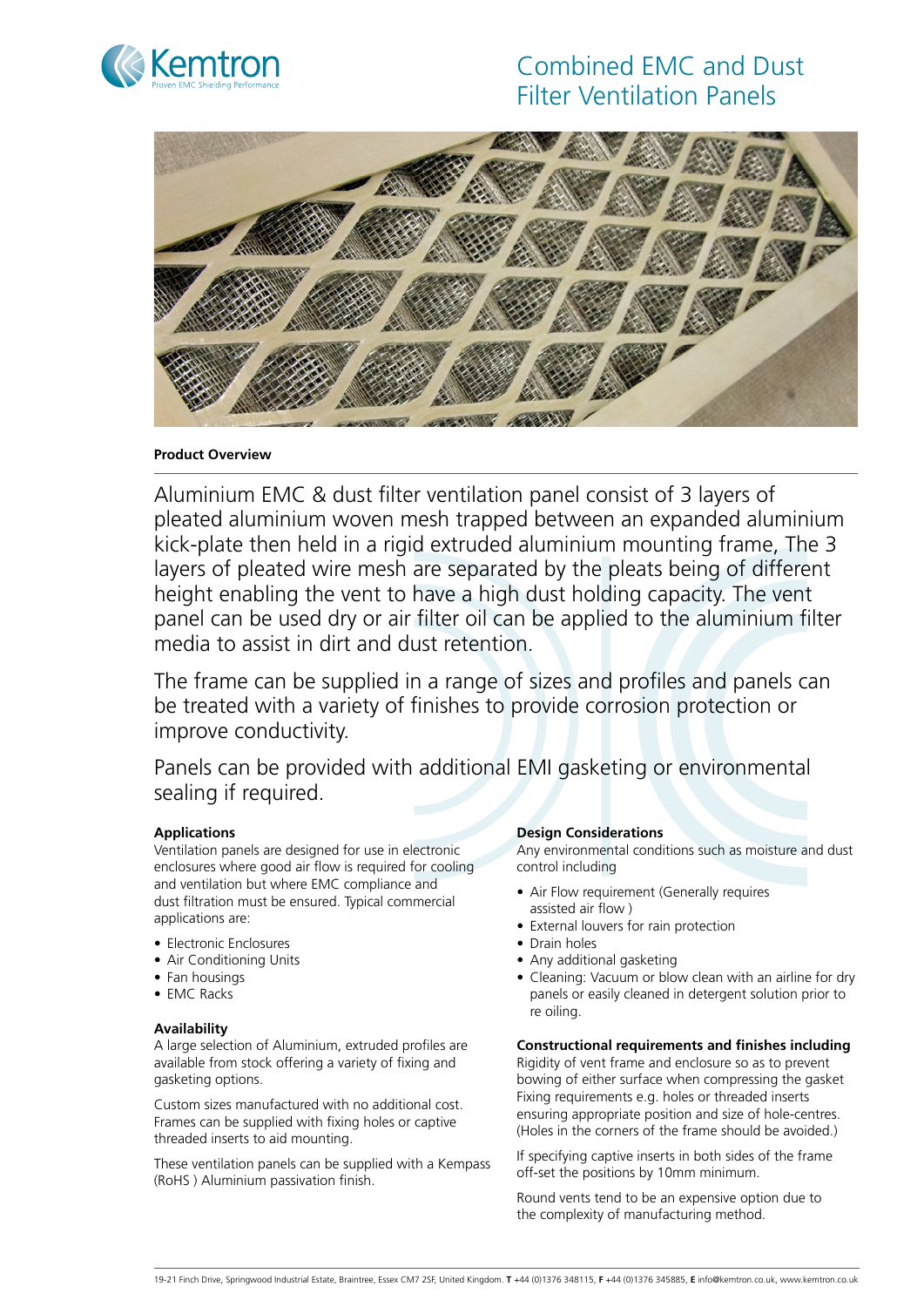

## **Product Overview (Continued)**

#### **Gaskets for vents**

- Knitted wire mesh  $=$  Frames with a gasket groove
- Orientated wire in silicone
- Knitted Monel wire mesh with a Neoprene sponge carrier 2.4mm thick
- Beryllium Copper finger stock
- Other gasket options are available

#### **Production Capabilities**

Kemtron manufacture its range of EMC vent panels using the latest technology and, with the exception of painting and plating, all processes are kept in house, giving us flexibility and total control over quality. Kemtron has invested heavily in this area making us the market leaders for price, delivery, quality and availability.

Fully programmable CNC machines for the notching & cutting of the frame extrusions and drilling of exact and repeatable holes combined with the latest TIG welding equipment allows Kemtron to offer a fast delivery of its competitive range of aluminium vent panels produced to customer designs. This advanced technology also eliminates the need for additional tooling and set-up charges. Kemtron holds a large range of aluminium extrusions and aluminium honeycomb in stock. In addition to vent panels, Kemtron manufactures a huge range of EMI shielding products, including conductive Elastomers, oriented wire, knitted wire mesh,connector gaskets.

Vent panels made with styles 1701, 1703, are supplied with 3 corners notched and the 4th joined corner welded and have an external corner radii of 3mm.

#### **Finishes**

Vent panels can be supplied with a range of finishes including:

- Painted (frame only for dust panels)
- Electro less plated Tin or Nickel
- Kempass (RoHS ) Aluminium Passivation process
- Trivalent chromium (RoHS compliant) or Hexavalent chromium

Kemtron's standard finish (KEM-PAS) for aluminium vent panels fully meets the RoHS directive and replaces Alocrom1200, which is a hexavalent chromium process. Kemtron's in-house process applies a permanganate passivation which is a chromate free, inorganic and non toxic coating. The process produces a dense, uniform coating consisting of aluminium and reduced manganese oxides giving a light yellow colour to the surface. The surface finish is conductive with a low contact resistance equalling Alocrom 1200. It also meets all requirements of MIL-C-5541E for corrosion and electrical conductivity.

We are also able to offer a comprehensive range of painted finishes to complement our standard Kempass finish. Using industry leading wet paint solutions from Trimite, we offer full painting and preparation to DEF STAN specifications including matt and gloss finishes. In addition we can also offer Infra Red Reflecting (IRR) matt finishes complying with DEF STAN 00-23, 80-166 and STANAG 2338.

For less critical / commercial applications requiring a protected finish we recommend polyester powder coating. This is tough material that offers excellent resistance to fresh and saltwater, petrol, linseed and penetrating oils, along with limited resistance to various acids. We are happy to advise on specific examples if required. With both processes, we are able to offer a full range of colours to RAL/BS charts.